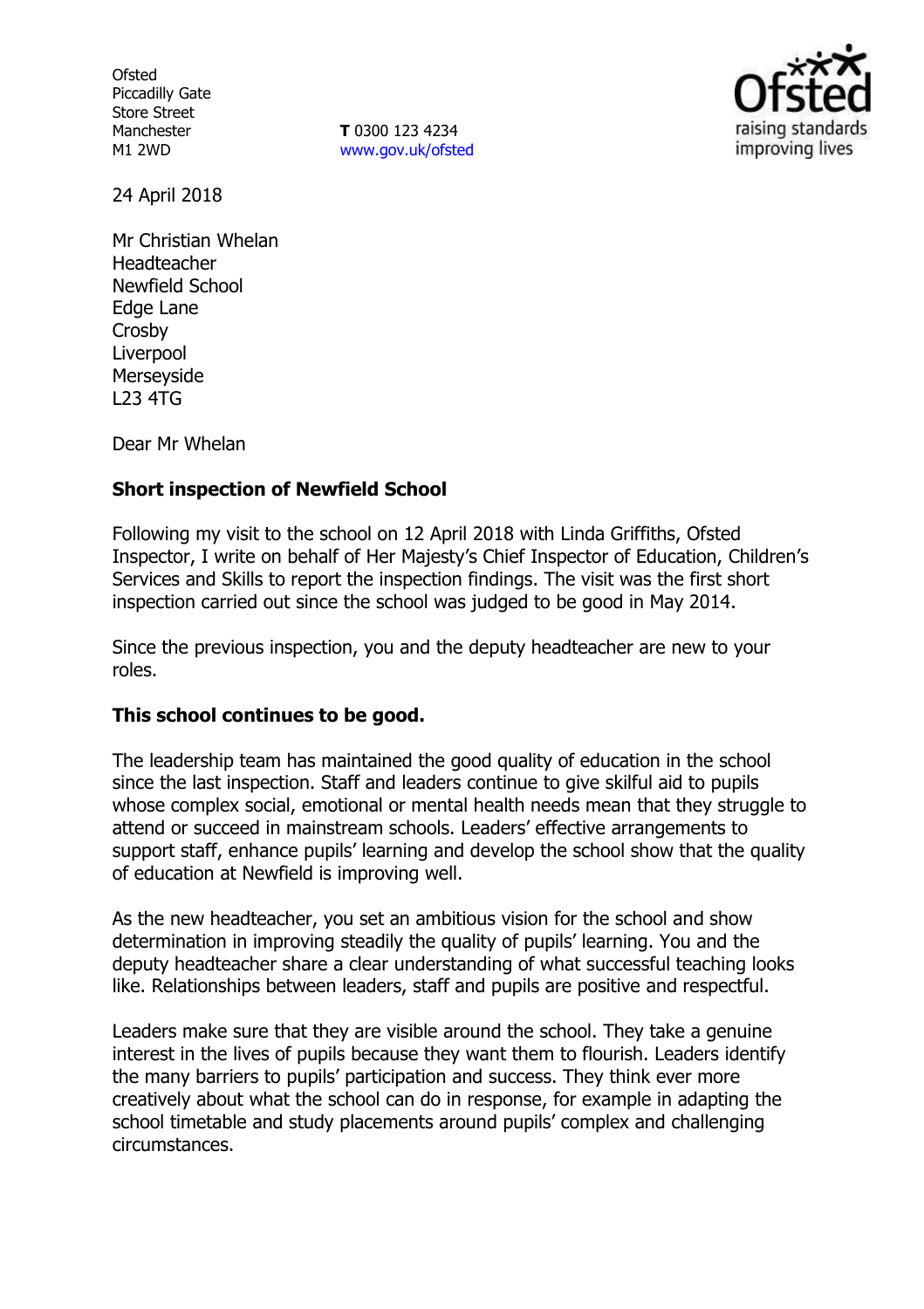

Following the previous inspection, the standard of education at the school dipped. The quality of leadership, teaching and pupils' outcomes weakened. The local authority acted promptly to establish extra guidance and assistance for staff and leaders. This help, the appointment of new leaders and the work of school governors are improving the school quickly. Pupils at Newfield are once again learning successfully. Regeneration is evident throughout the school's work. It is no surprise that the school is full and has a waiting list. The proportion of pupils who continue with their education and training after leaving the school is improving rapidly.

When inspectors visited the school previously, they recommended that leaders improve the calibre of teaching. You have achieved this by giving staff increased opportunities to learn from the work of colleagues in other schools, including teaching schools. Leaders guide staff to question pupils more skilfully and to better match activities to pupils' needs.

Inspectors also asked senior leaders to raise pupils' achievement by increasing the range of accredited learning and by developing the role of middle leaders. You have concentrated carefully on these aspects of the school. For example, pupils now gain accreditation for their personal and social skills, alongside their vocational skills. Middle leaders now play a crucial role in the advancement of the school and you have precise plans in place to refine their skills further.

The governing body supports you ably. The governors bring a wide range of skills and interests to their roles. Governors have a clear and realistic understanding of the history, current development and future direction of the school. They are strongly committed to encouraging and challenging leaders to move the school even further forward.

## **Safeguarding is effective.**

Leaders train staff fully to spot and report concerns about pupils' care and wellbeing. They meet frequently with other agencies to protect pupils. Leaders make certain that the school curriculum teaches pupils how to stay safe at school and at home. Staff are vigilant and understand local and national safeguarding risks to pupils, such as the existence of gangs outside the school. Staff know how to respond where pupils have been exposed to radicalised views of modern Britain. Leaders keep records carefully of safeguarding issues. They have invested recently in an electronic system to enhance their recording and oversight of pupils' increasingly complex lives. The leadership team has ensured that all safeguarding arrangements are fit for purpose. Even so, the roles of leaders to further coordinate this aspect of the school's work are underdeveloped.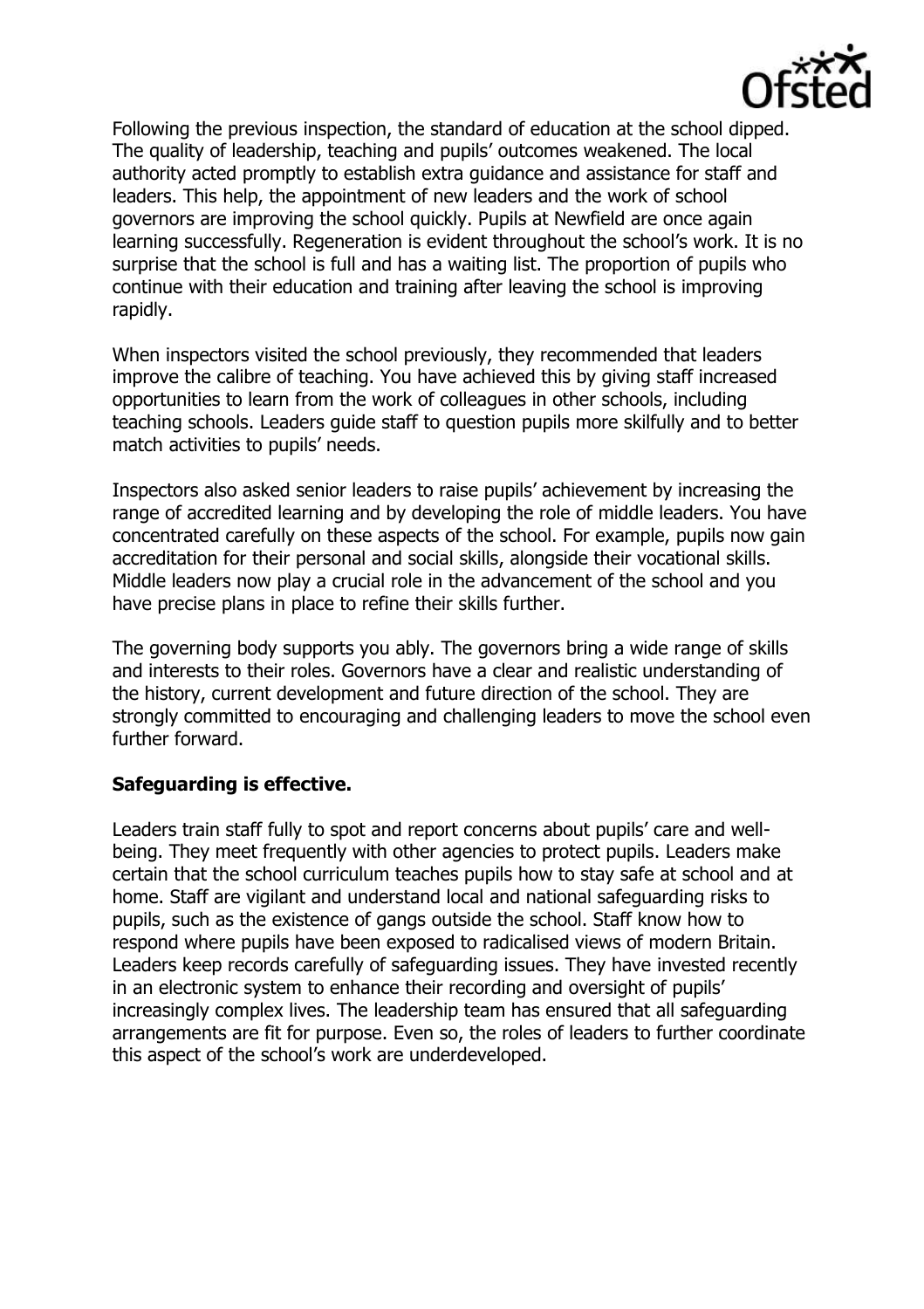

# **Inspection findings**

- Senior leaders boost and challenge the work of staff carefully. They give teachers purposeful targets for improvement and good opportunities for training and development. Leaders track precisely pupils' attainment and progress. They review this information thoroughly, identifying where they and staff need to give pupils further support. Middle leaders make a positive difference to the work of staff in teaching different subjects, for example in mathematics and English. Nevertheless, senior leaders acknowledge that further work is required to ensure that science is led equally strongly.
- Teaching staff are becoming more confident and creative in developing activities to inspire pupils. During the inspection, one inspector followed the fine smell of sizzling chicken wafting through the school. He discovered pupils engrossed in cooking, having purchased ingredients for their own recipe at the local supermarket.
- The number of incidents of unacceptable behaviour requiring staff to use physical intervention is now far fewer than in the past. This is because leaders and staff now guide and encourage pupils skilfully towards managing their own feelings and behaviour. Staff reward pupils' positive behaviour, for example by granting the top-scoring pupils a trip to Blackpool. High expectations for pupils' school uniform and their wider behaviour, such as not carrying a mobile phone in school, are developing a positive and respectful ethos in classrooms. The result of all these actions is that pupils' behaviour while attending Newfield improves well.
- $\blacksquare$  Many pupils attend school far more regularly than they did in their previous school. Pupils who have previously refused to attend other schools start to change their behaviour when coming to Newfield. They willingly begin to attend activities and placements because they feel that the school accepts and acknowledges their uniqueness. Pupils told inspectors that this is a school that understands them. When pupils move to other towns and cities, leaders keep pupils on the school roll until they are satisfied that new schooling is in place. They are determined that every pupil is protected and given a helping hand to succeed.
- Current pupils make good progress from their individual starting points. They arrive at Newfield with widely differing and often negative experiences of education. Pupils may have gaps in their learning and patchy experience of regular schooling. Their previous success may have faltered. This means that many pupils are working at standards below those expected for their age. However, staff and leaders provide pupils with opportunities that re-ignite their self-belief and confidence. Staff recognise pupils' individual strengths and interests and use these to re-engage pupils in worthwhile learning. Leaders are determined to see outcomes for pupils further improve. They are taking thoughtful action to assure that pupils make better progress this term and beyond. We agreed that some of the most able pupils need to be challenged even more, so they excel in their learning.